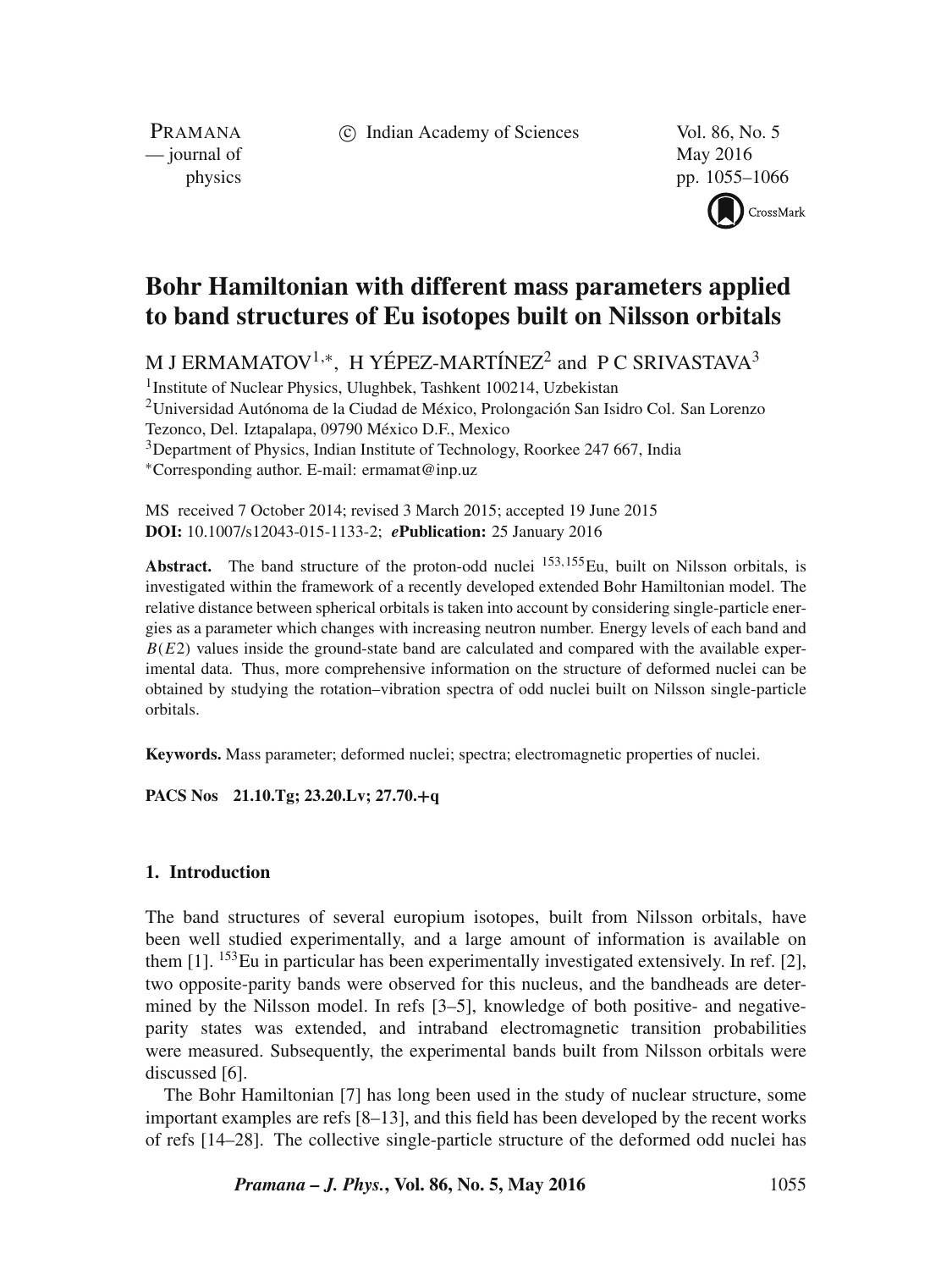been studied in our earlier works [29–31] using the same mass parameter for all the vibration and rotation modes. The idea of different mass parameters for different modes of motion in a nucleus, originating from ref. [25], has been used in a simple model where quantum numbers of the projection of angular momentum of a nucleus,  $K$ , and that of an external nucleon,  $\Omega$ , are good quantum numbers as shown in refs [32,33]. In ref. [34], the Coriolis interaction, to which a number of earlier interesting works are devoted [35,36], and its effects on spectra and reduced  $E_2$  transition probabilities, have been studied in the case that the projection of the angular momentum to the third axis connected with a nucleus and that of the external nucleon are not conserved.

It is well known that in the Nilsson model, single-particle energies are calculated by solving the Schrödinger equation for a particle moving in a deformed potential. The model and its features are discussed in detail, for example, in ref. [37]. The corresponding interacting boson fermion model is discussed in ref. [38]. In particular it has been shown that the Nilsson model corresponds to the classical limit of the interacting boson–fermion model with a pure quadrupole boson–fermion interaction. The relationship between the Nilsson model and the interacting boson model is discussed in detail in refs [36,38,39].

Bands built from the Nilsson model when it considers only one spherical orbital have been considered in our previous works [29–34]. The Nilsson model can be applied to determine the ordering of levels in odd nuclei, placing particles in each  $K$ -level [38]. In this work, we utilize the model which we developed in ref. [34] to describe the band structure of the  $153,155$ Eu isotopes. Owing to the restriction to just one orbital in the Nilsson model in ref. [34], single-particle energies did not play a role in the results, though interaction with the core and Coriolis interaction contributions were essential.

In refs [23–28,32,33], importance of using different mass parameters has been shown. They have stronger influence, especially on the interband  $E2$  transition probabilities. At higher spins also spectra and intraband  $E2$  transition probabilities are affected by these differences. In this work, we stress on the bands originated by not only considering one  $j$  which gave possibility to describe bands with ground-state parity, but several  $j$  which give the possibility of including other opposite-parity bands observed in the experiment by including different single-particle energies in the Hamiltonian, which takes into account the relative distance of spherical orbits.

#### **2. Model**

We write the Schrödinger equation in the following form:

$$
(H_{\rm v} + H_{\rm rot} + H_{\rm p} + H_{\rm int})\Psi = E\Psi.
$$
\n<sup>(1)</sup>

The explicit forms of  $H_v$ ,  $H_{\text{rot}}$ ,  $H_p + H_{\text{int}}$  are given in [34].  $H_p$  takes into account the central-symmetrical part and the corresponding energy  $\varepsilon_p$  in units of  $\hbar^2/B_\beta\beta_0^2$  is used as a parameter which determines the distance between the single-particle spherical orbits.

The same potential of eq. (6) in refs [32–34] is considered. The eigenvalues of the Hamiltonian in eq. (1) are determined by the following expression:

$$
E_{n_{\beta}n_{\gamma}L|m|j\tau} = [2n_{\beta} + q_{n_{\gamma}}^{j\tau}(L, |m|) + 3/2]\sqrt{2g_{\beta}} + \varepsilon_{p}, \qquad (2)
$$

where

$$
q_{n_{\gamma}}^{j\tau}(L, |m|) = \sqrt{\Lambda - \Lambda_0 + 2g_{\beta} + 1/4} - 1/2
$$
 (3)

1056 *Pramana – J. Phys.***, Vol. 86, No. 5, May 2016**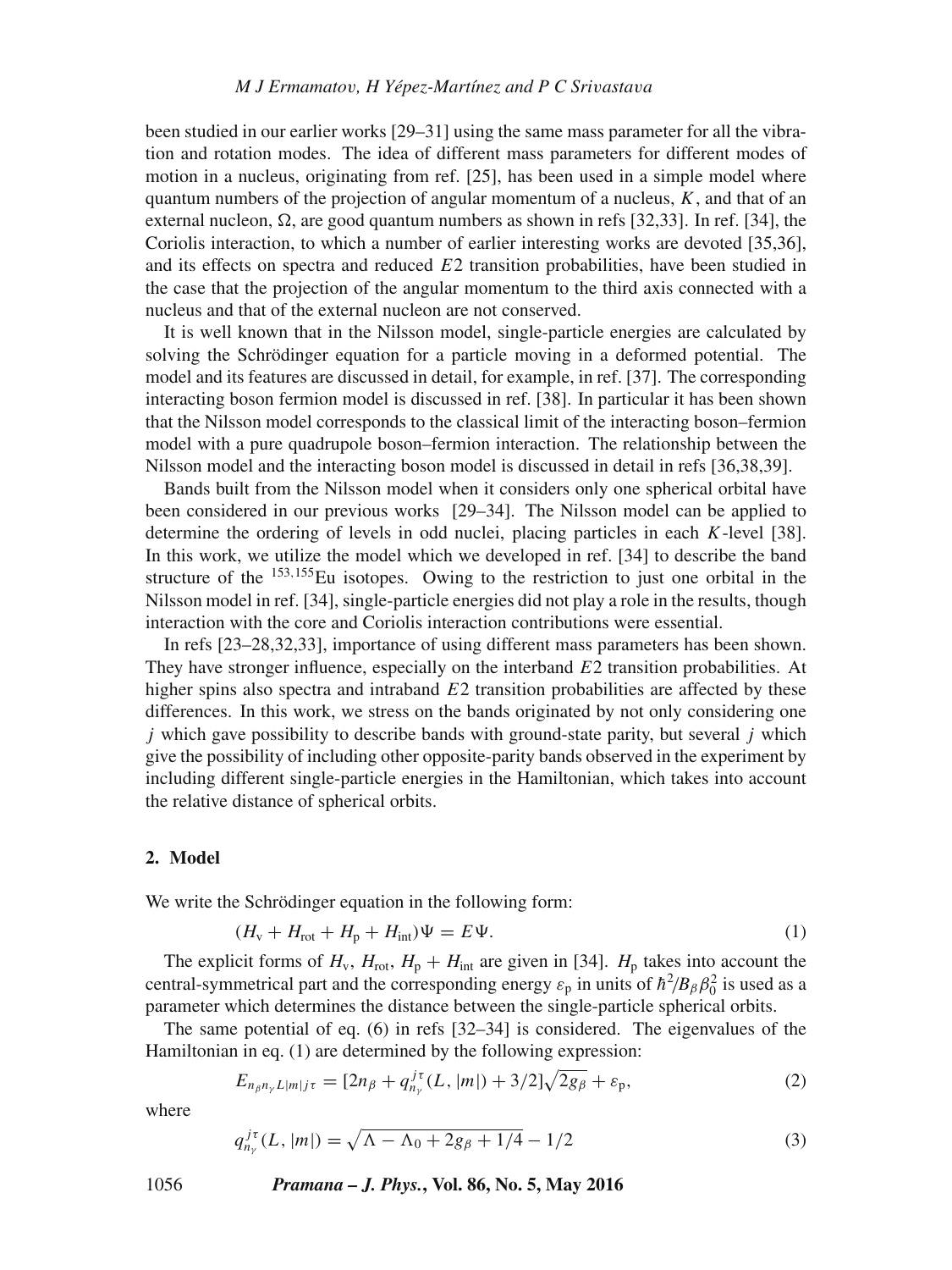and

$$
\Lambda - \Lambda_0 = \frac{2}{g} \frac{B_\beta}{B_\gamma} \left( 2n_\gamma + |m| + \frac{m^2}{3} \right) + \varepsilon_{|m|Lj\tau} - \varepsilon_{0L_0j1},\tag{4}
$$

where  $\Lambda$  is the eigenvalue of the  $\gamma$ -vibrational part of the Hamiltonian plus the third term of the rotational section of the Hamiltonian,  $\Lambda_0$  is that of the ground state,  $L_0$  is the lowest state for each Nilsson band,  $\tau$  distinguishes between different states of the same L and  $n<sub>β</sub>$  and  $n<sub>γ</sub>$  are the quantum numbers of  $β$  and  $γ$  rotations, respectively. Values of m are connected with K and  $\Omega$  through the condition  $K - \Omega = 2m$ , where it should take integer values  $\pm 1, \pm 2, ..., [12], g_{\beta} = B_{\beta} \beta_0^2 V_0 / \hbar^2$  and  $g = (1/\beta_0^2)(\hbar^2 / \sqrt{B_{\gamma} C_{\gamma}})$ . Reduced *E2* transition probabilities also depend on the same parameters as in the case of spectra [34].

#### **3. Shell-model predictions for ground-state properties of <sup>153</sup>***,***155Eu**

To know about the structure of the ground state, we have performed shell-model calculation by taking an inert  $^{132}$ Sn core with valence protons in 50-82 space and valence neutrons in 82-126 space. We performed calculation with CWG Hamiltonian, which is based on the CD-Bonn force [40] using shell-model code ANTOINE [41]. The singleparticle neutron energies of the  $1h_{9/2}$ ,  $2f_{7/2}$ ,  $2f_{5/2}$ ,  $3p_{3/2}$ ,  $3p_{1/2}$  and  $1i_{13/2}$  orbitals are −0.894, −2.455, −0.450, −1.601, −0.799 and 0.250 MeV, and the single-particle proton energies of the  $1g_{7/2}$ ,  $2d_{5/2}$ ,  $3s_{1/2}$ ,  $2d_{3/2}$  and  $1h_{11/2}$  orbitals are  $-9.663$ ,  $-9.000$ ,  $-7.323$ , −7.223 and −6.870 MeV, respectively.

In <sup>153,155</sup>Eu, we allowed protons to fill the  $g_{7/2}$  and  $d_{5/2}$  orbitals and neutrons in the  $f_{7/2}$ ,  $p_{3/2}$ ,  $h_{9/2}$ ,  $p_{1/2}$  and  $f_{5/2}$  orbitals. The dimensions of matrices with this truncation involved in *m*-scheme are ∼5 millions (153Eu) and ∼26 millions (155Eu). Under these conditions, for <sup>153</sup>Eu, the ground state  $7/2^+$  (∼7%) has a dominant configuration of  $\pi(g_{7/2}^7 d_{5/2}^6) \otimes \nu(f_{7/2}^2 p_{3/2}^4 h_{9/2}^2)$ . The average occupancy of the  $g_{7/2}$  orbital is 7.00 and that of  $d_{5/2}$  orbital is 5.99. The occupancies of neutron orbitals are 1.67( $f_{7/2}$ ), 2.59( $p_{3/2}$ ), 1.95( $h_{9/2}$ ), 0.75( $p_{1/2}$ ) and 1.04( $f_{5/2}$ ). Thus, the contribution of the proton  $g_{7/2}$  orbitals is dominant in comparison to other orbitals. For <sup>155</sup>Eu, the ground state  $7/2^+$  (∼8%) has a dominant configuration of  $\pi(g_{7/2}^7 d_{5/2}^6) \otimes \nu(f_{7/2}^2 p_{3/2}^4 h_{9/2}^2 f_{5/2}^2)$ . The occupancies of  $g_{7/2}$  orbital is 7.01 and that of  $d_{5/2}$  orbital is 5.98. The occupancies of neutron orbitals are 2.5( $f_{7/2}$ ), 2.86( $p_{3/2}$ ), 2.35( $h_{9/2}$ ), 0.92( $p_{1/2}$ ) and 1.37( $f_{5/2}$ ). The contribution of the proton  $g_{7/2}$  orbitals is dominant in comparison to other orbitals.

#### **4. Results and discussions**

In the region of europium, experimental bands are built mainly on the Nilsson singleparticle levels originating from the  $1g_{7/2}$ ,  $1h_{11/2}$  and  $2d_{5/2}$  orbitals. Hence, we consider here the bands which originate from these spherical orbitals. Experimentally, many bands of 153Eu built on the Nilsson orbitals are studied using single-proton transfer reactions in ref. [6].

When  $m = 0$ , the angular momentum vector of the prolate core is perpendicular to the axis of symmetry, and thus it cannot contribute to the value of  $K$ . Then, the value of K is determined by the projection of the angular momentum of the last proton (see, for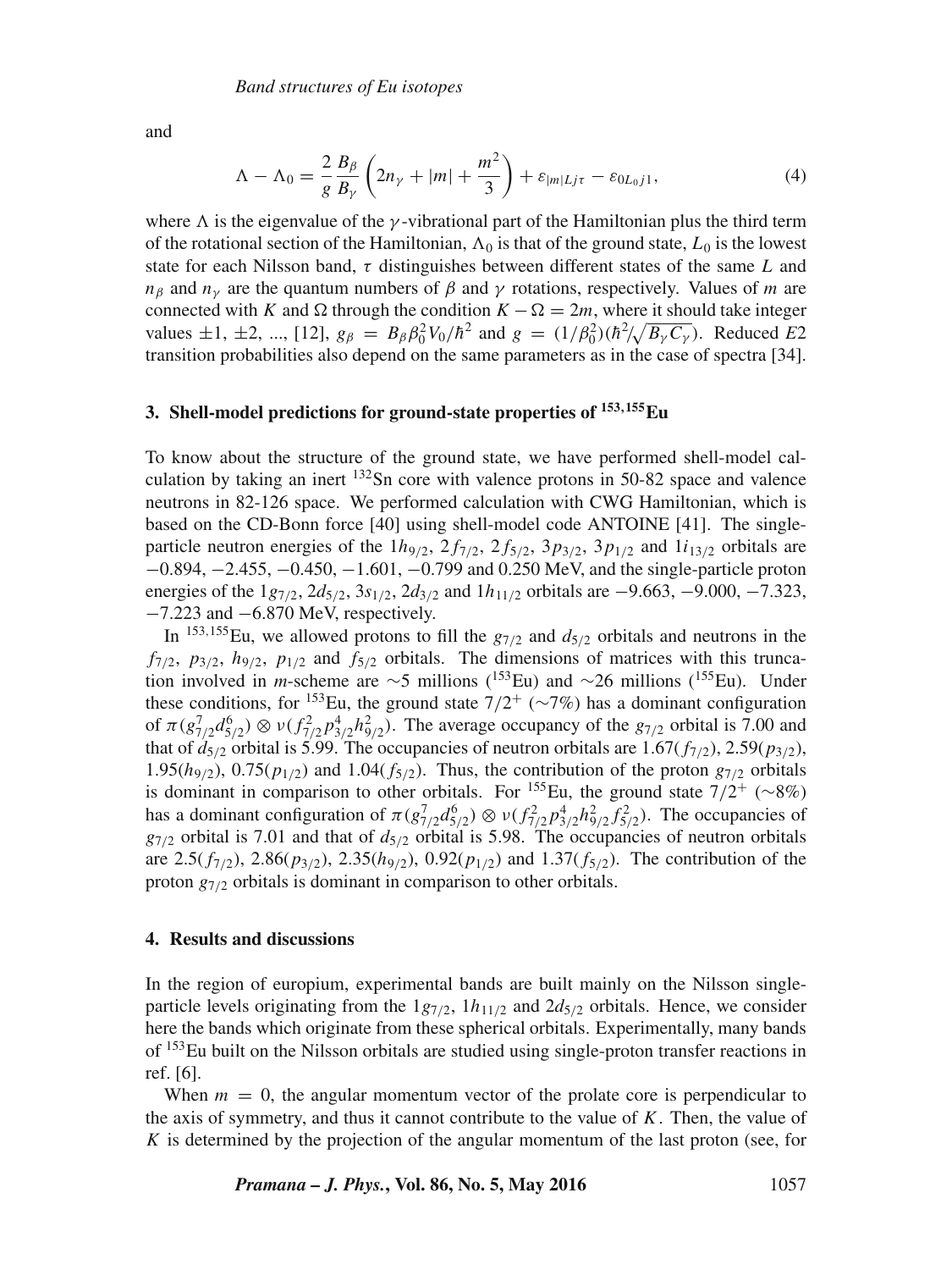example, refs [12,13,34]. We have determined the  $5/2^{+}[413]$  ground state of the Eu isotopes from the Nilsson model. As this state corresponds to  $i = 7/2$  spherical orbital,  $K = 1/2$ , 3/2, 5/2 and 7/2 values are possible.

The bands of the Eu isotopes are calculated by diagonalizing rotational part with all possible K taking into account the  $K \pm 1$  mixture of non-diagonal elements. According to both experiment and the Nilsson model, the  $7/2^{+}[404]$  band should be much higher than the  $5/2$ <sup>+</sup>[413] band. This experimental band is close to the  $7/2$ <sup>+</sup>[404] band which is obtained by building a rotational band on a single-particle  $\beta$  phonon state (for brevity, high-energy  $\beta$  bands are not shown in figures, though they have been calculated together with the bands shown, and thus their mixtures have been taken into account). Therefore, the calculated results lead to the conclusion that the appearance of the  $7/2$ +[404] band is connected with building a rotational band on the  $7/2^{+}[404]$  single-particle  $\beta$  phonon state. The relative positions of the  $K$  bands belonging to particular values of  $j$  are fixed by the parameter  $\varepsilon_p$ . The value of  $\varepsilon_p$  does not change for each K band, but it changes for each  $g_{7/2}$ ,  $d_{5/2}$  and  $h_{11/2}$  spherical orbitals. Therefore, it has the same value, for example, for the bands  $5/2^{+}[413]$ ,  $3/2^{+}[422]$ ,  $1/2^{+}[431]$  and the  $7/2^{+}[404]$   $\beta$  bands, which originate from  $g_{7/2}$  spherical orbital.

The values of parameters used in the calculation are given in table 1. Parameters are fixed for each isotope and each spherical orbital assuming that single-particle energies and the interaction of the last valence nucleon with the core will change by changing the neutron number.

# 4.1 *The bands originating from*  $1g_{7/2}$

The  $5/2$ <sup>+</sup>[413] band exists for all four isotopes of europium considered. According to experiment [1], as well as the  $5/2$ <sup>+</sup>[413] rotational band, there is a 55–91% chance that there exists another higher energy  $5/2$ <sup>+</sup>[413] band for all the considered nuclei, and furthermore there is a 5–40% probability that there is a contribution from the  $5/2^{+}[402]$ orbital in the case of  $^{153}$ Eu. For  $^{153}$ Eu, this band is a  $\beta$  vibration band based on the  $5/2$ <sup>+</sup>[413] ground state [42]. This level is not observed in the single-proton transfer experiments because such a complex configuration should not be populated by a single-nucleon transfer reaction on an even–even target. This band also is a  $\beta$  band for <sup>155</sup>Eu [1].

Burke [6] confirmed the results of several experiments that suggested that for the level at ∼569 keV in this mass region, the only Nilsson orbitals expected to have large  $l = 4$ 

| Nuclei            | Orbitals   | ξ     | $g_{\beta}$ | $B_\beta/B_{\rm rot}$ | $\Delta \varepsilon_{p}$ |
|-------------------|------------|-------|-------------|-----------------------|--------------------------|
| 153 <sub>Eu</sub> | 87/2       | 0.100 | 160         | 3.2                   | 0.00                     |
|                   | $d_{5/2}$  | 0.053 | 160         | 3.2                   | 4.74                     |
|                   | $h_{11/2}$ | 0.077 | 160         | 3.2                   | 4.45                     |
| 155 <sub>Eu</sub> | 87/2       | 0.070 | 160         | 3.2                   | 0.00                     |
|                   | $d_{5/2}$  | 0.035 | 160         | 3.2                   | 13.15                    |
|                   | $h_{11/2}$ | 0.044 | 160         | 3.2                   | 5.60                     |

**Table 1.** The values of the parameters used in calculations.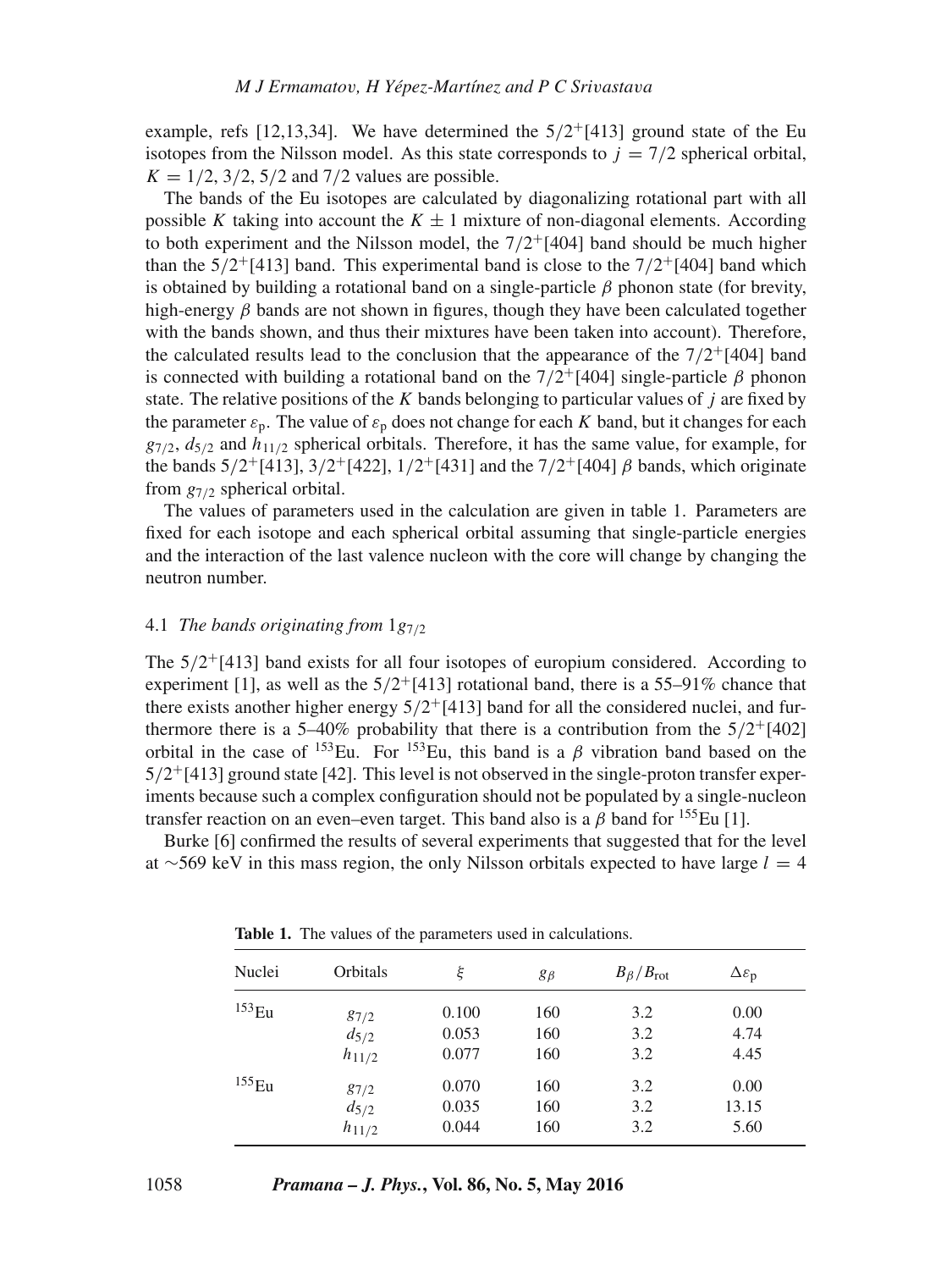strengths originate from the  $1g_{7/2}$  shell. Therefore, the band built on this level is adopted as the  $7/2$ <sup>+</sup>[404] band. The type of this band is not yet determined [1] in experiment, but this model suggests that it is a  $\beta$  vibrational band.

In figures 1 and 2, we show all the calculated rotational single-particle bands ( $n<sub>β</sub>$  =  $n_v = 0 = |m| = 0$ ) as well as rotational single-particle  $\beta$  bands  $(n_\beta = 1n_v = 0 = |m| =$ 0), originating from the  $1g_{7/2}$  orbital, for <sup>153</sup>Eu and <sup>155</sup>Eu.

For the relevant results, figures 1 and 2, it is meaningful to discuss the quality of calculation almost exclusively in the case of the  $5/2^{+}[413]$  ground state bands, as these are the only ones for which a significant number of states have been measured. In the case of <sup>153</sup>Eu (figure 1), in which every state in this band is measured from the  $5/2^+$ ground state up to  $45/2^+$ , an interesting pattern emerges for every alternate state beginning with the  $5/2^+$  state, that is  $((5+4n)/2)^+$ , where *n* is an integer greater than or equal to 0 and agreement with the experiment is exceptionally good, with the greatest deviation being 0.04 in  $E(7/2<sub>g.s.</sub><sup>+</sup>)$  units. The other set of alternates, starting with  $7/2<sup>+</sup>$ , or  $((7 + 4n)/2)^+$ , begin in close agreement with experiment, but increasingly underestimate as angular momentum increases. This breaks the harmonic oscillator spacing pattern seen in the experiment, creating an artificial pairing of states. A similar pattern is seen in the case of  $155$ Eu (figure 2), where all states up to  $29/2$ <sup>+</sup> have been measured. The same pairing of states, not seen in experiment, is observed in the calculated spectrum, and the alternating set  $(7 + 4n)/2$ <sup>+</sup> still increasingly underestimates energy as angular momentum increases, but the set  $((5+4n)/2)^+$  now also underestimates energy increasingly, though not as much as the other set.

Indeed, all calculated bands in figures 1 and 2, with the exception of the  $7/2^{+}[404]$ bands, show this pattern. This effect is greater in the bands of smaller  $j$  and for the bands for which the value  $K$  is less than  $j$ , because parameters were fixed to create the best match with lower spin states. In fact, both the strength of the interaction of the external nucleon with the core and the deformation of the core change as spin increases. For example, for <sup>153</sup>Eu we have fixed parameters in such a way that the  $9/2^+$  level in the  $5/2$ <sup>+</sup>[413] ground-state band has an energy of 2.32. If parameters are fixed in such a way that it is not 2.32, as in the experiment, but 2.28, better spacing between higher spins can be obtained at the expense of the low-energy fit.

### 4.2 *The bands originating from*  $2d_{5/2}$

In figures 3 and 4, all the calculated rotational bands originating from  $2d_{5/2}$  and  $1h_{11/2}$ are compared with the available experimental data. As we have discussed in the previous section, we have compared the  $3/2$ <sup>+</sup>[422] band of <sup>155</sup>Eu in the experiment with the  $3/2^{+}[411]$  β band, as in the calculated  $3/2^{+}[411]$  β band is higher than the  $3/2^{+}[422]$ band. Experiments in ref. [6] show an admixture of the  $1/2^{+}[420]$  and  $5/2^{+}[402]$  orbitals, as well as other types of components. In the calculation, the  $1/2$ ,  $3/2$  and  $5/2$  components mix within the  $2d_{5/2}$  spherical orbital.

As seen from figures 3 and 4, the first three levels for the  $3/2^{+}[411]$  band are in good agreement with the experiment. Then, the  $11/2^+$  state is underestimated by the calculation, while the  $13/2^+$  state is close to the experiment. This alternation, with every second state being underestimated, continues up to  $25/2^+$  for  $153$  Eu and up to  $23/2^+$  for  $155$  Eu. The  $11/2^+$ ,  $15/2^+$ ,  $19/2^+$  and  $23/2^+$  levels are close to the experiment in  $155$  Eu. For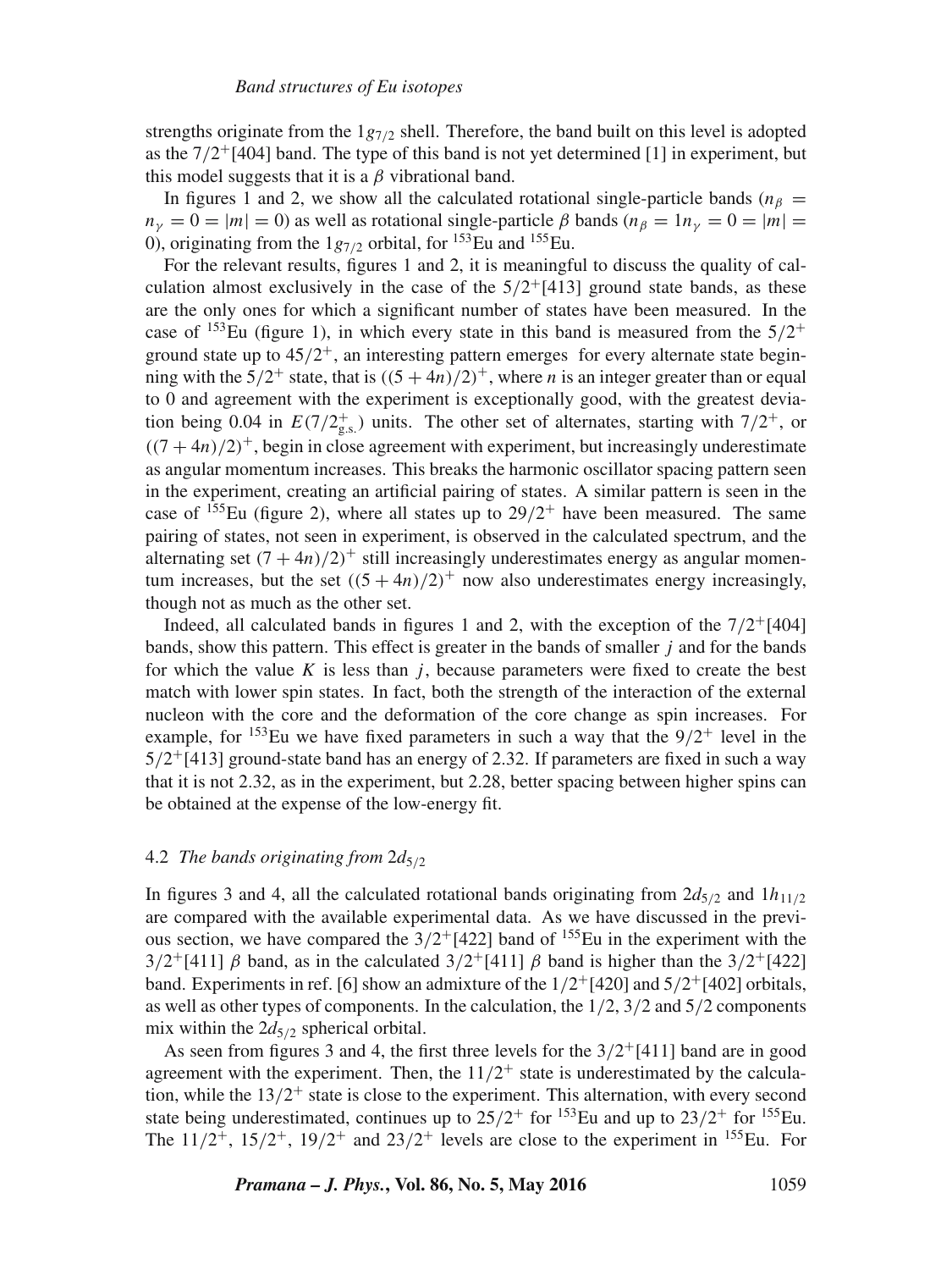

**Figure 1.** Comparison of the calculated values of energy levels originating from  $1g_{7/2}$ Nilsson orbital in units of  $E(7/2_{\text{g.s.}}^{+})$  for <sup>153</sup>Eu with the experimental data from ref. [1].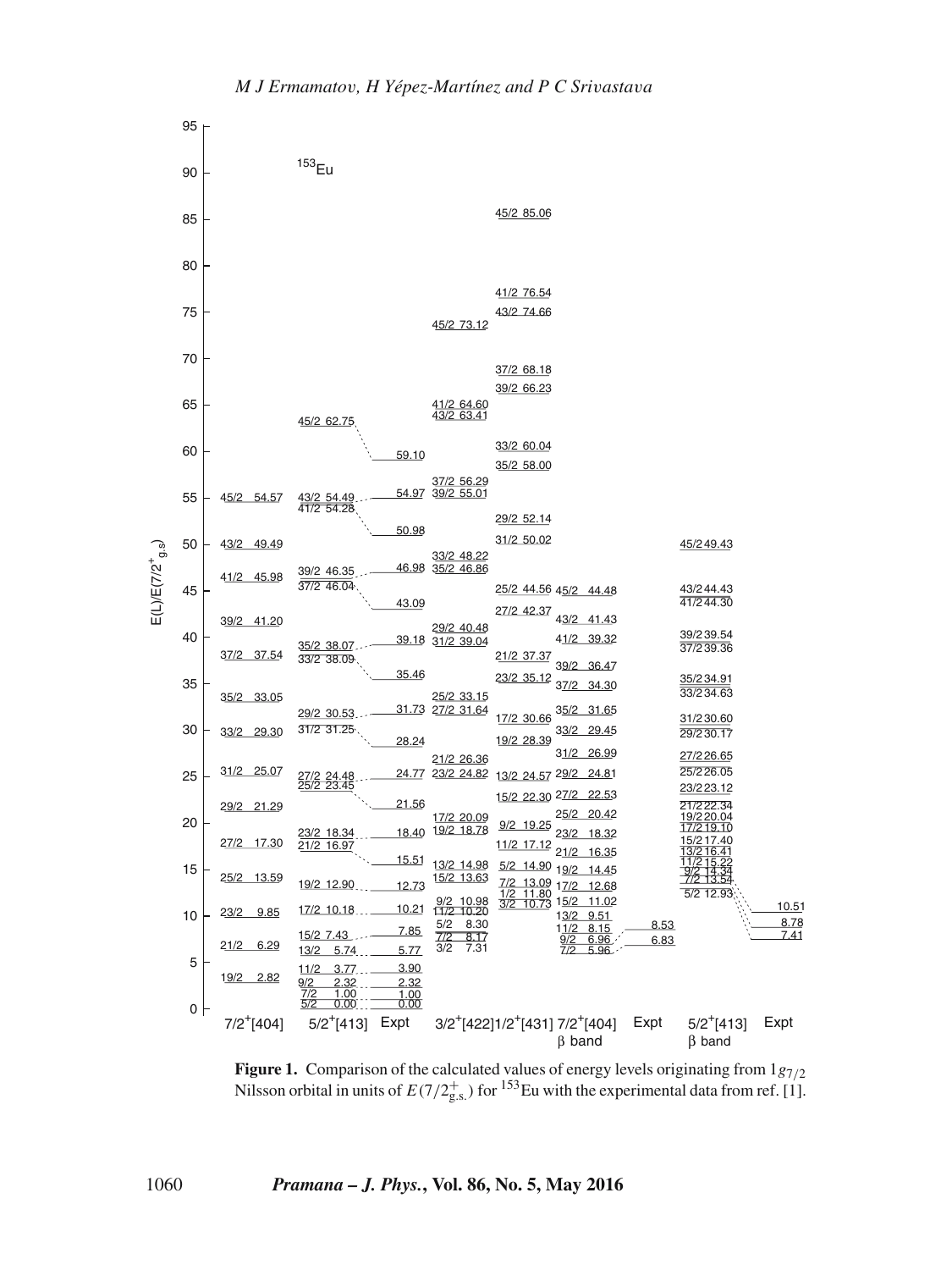

**Figure 2.** Comparison of the calculated values of energy levels originating from  $1g_{7/2}$ Nilsson orbital in units of  $E(7/2^+_{\text{g.s.}})$  for <sup>155</sup>Eu with the experimental data from ref. [1].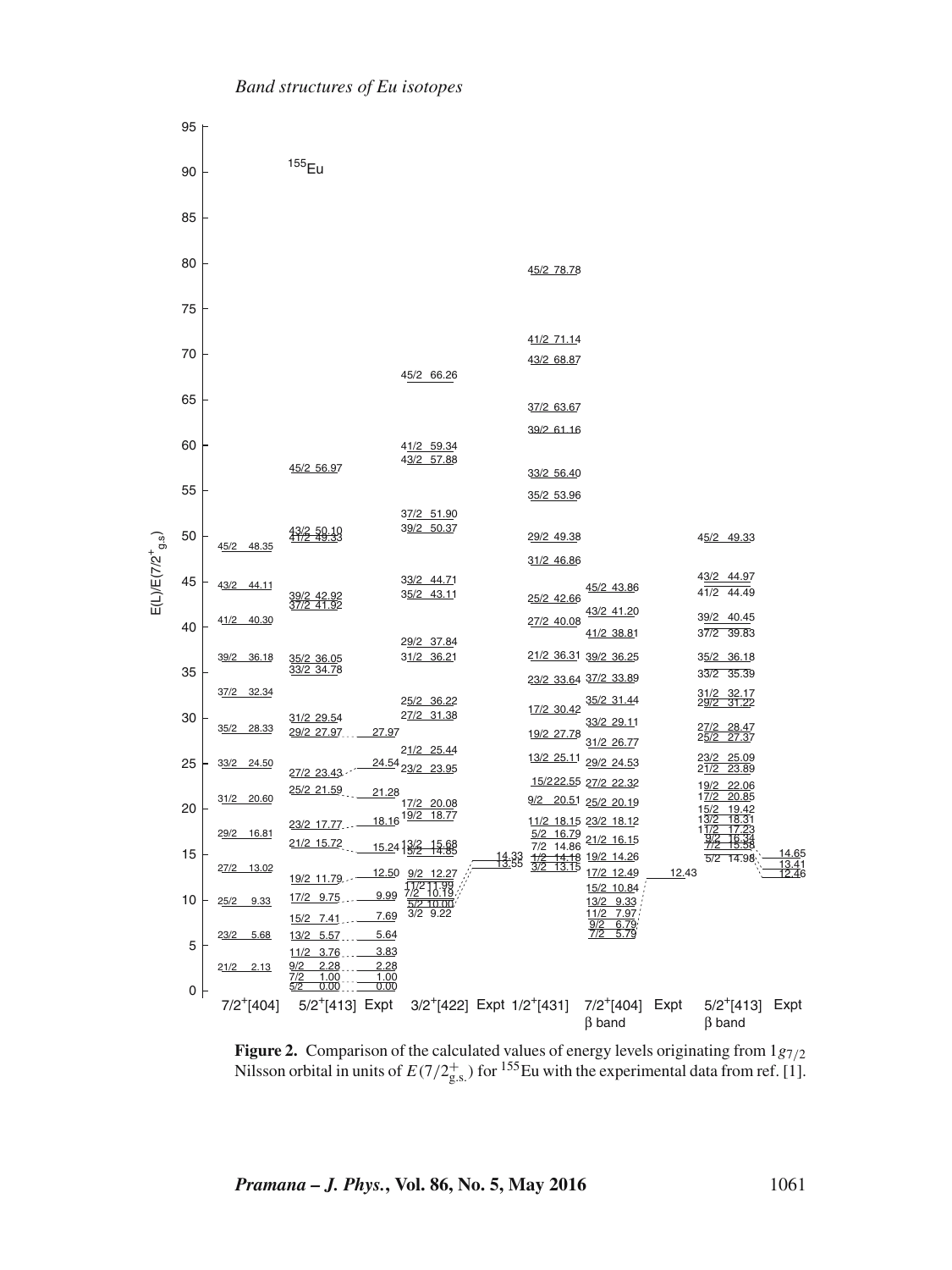

**Figure 3.** Comparison of the calculated values of energy levels originating from  $2d_{5/2}$ and  $1h_{11/2}$  Nilsson orbitals in units of  $E(7/2<sup>+</sup><sub>g.s.</sub>)$  for <sup>153</sup>Eu with the experimental data from ref. [1].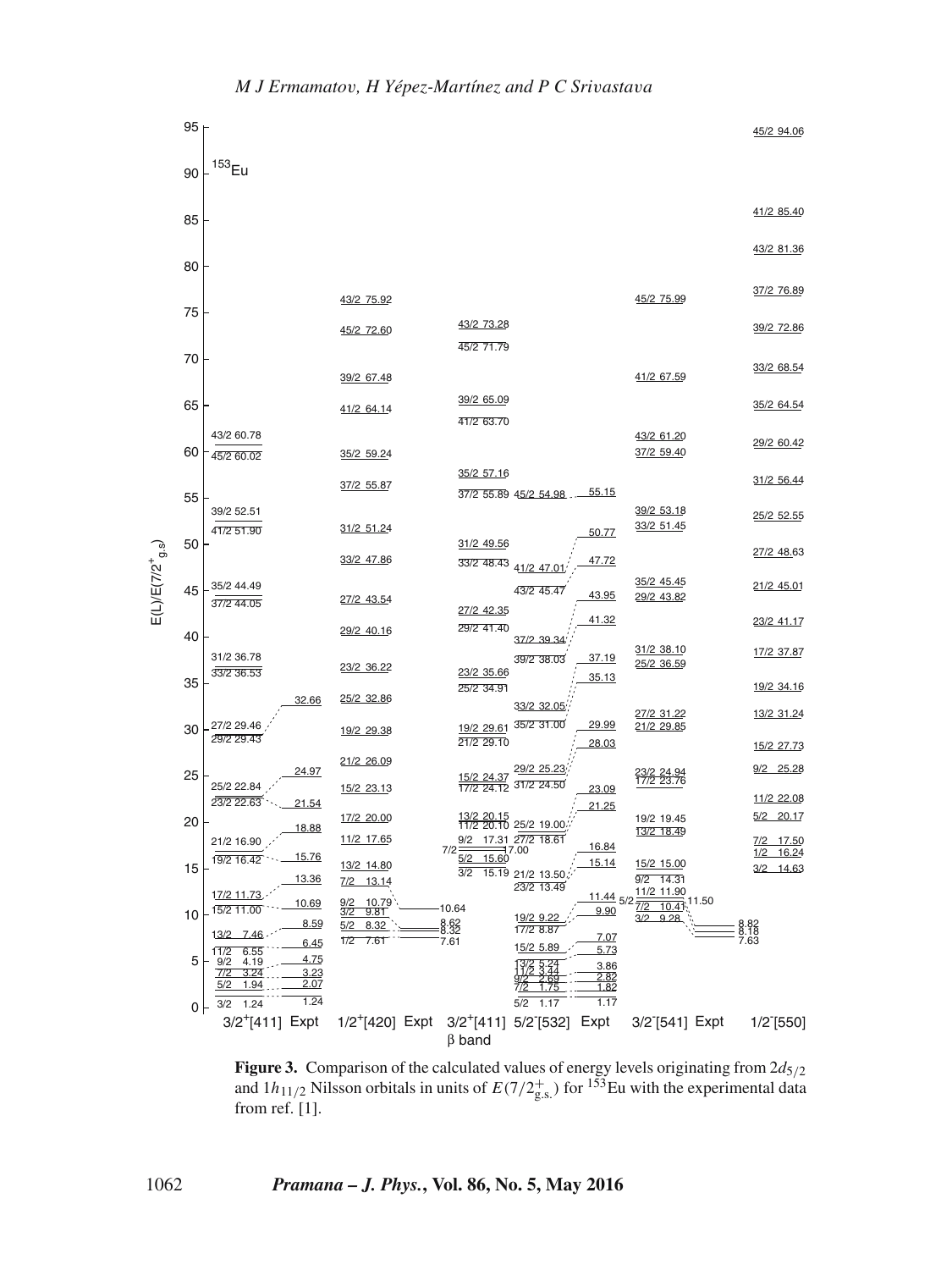

**Figure 4.** Comparison of the calculated values of energy levels originating from  $2d_{5/2}$ and  $1h_{11/2}$  Nilsson orbitals in units of  $E(7/2<sup>+</sup><sub>g.s.</sub>)$  for <sup>155</sup>Eu with the experimental data from ref. [1].

*Pramana – J. Phys.***, Vol. 86, No. 5, May 2016** 1063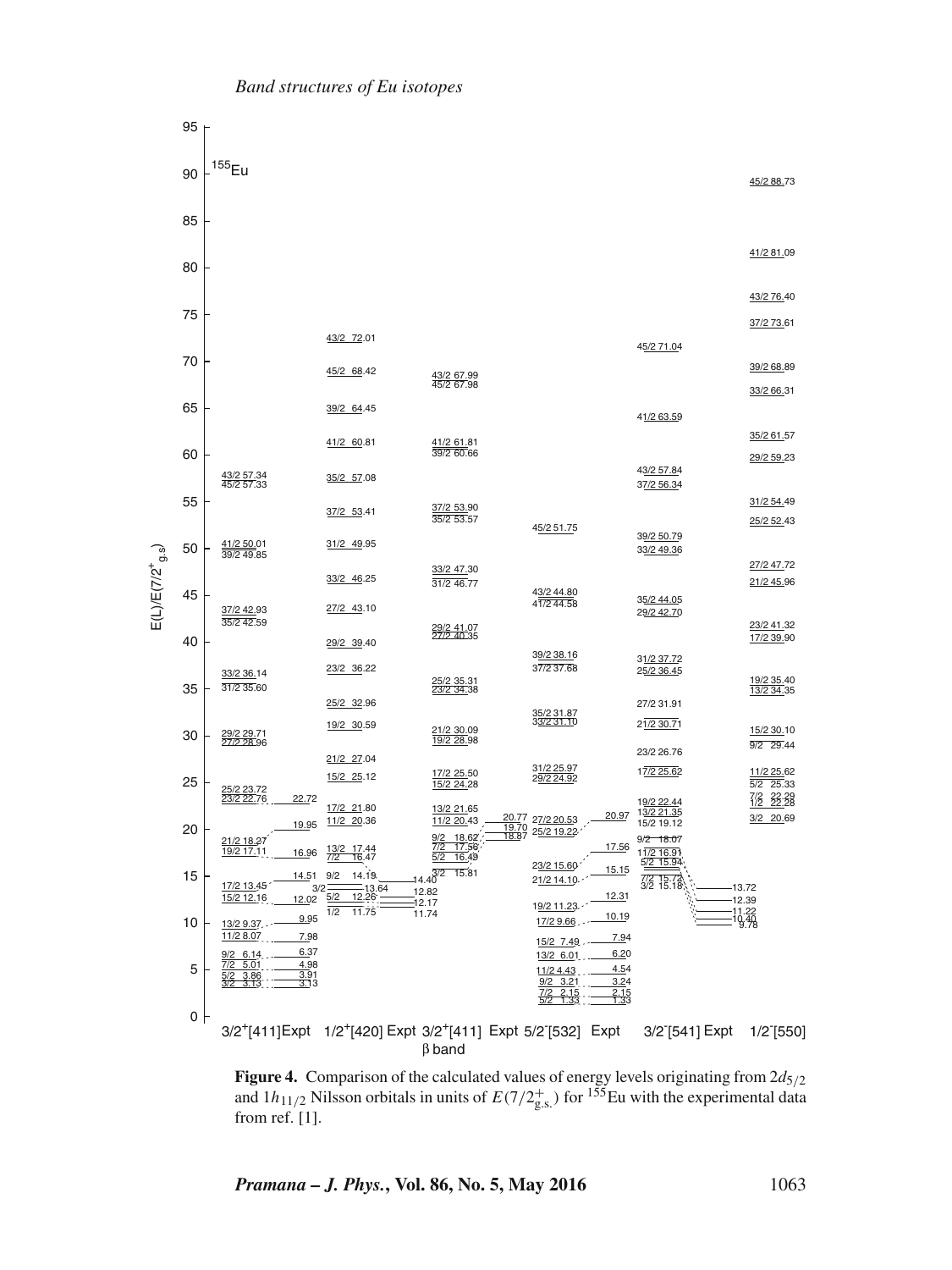**Table 2.** The calculated and experimental values of the  $B(E2; L_{\text{g.s.}} + 2 \rightarrow L_{\text{g.s.}})$  in units of  $B(E2; 9/2<sub>g.s.</sub><sup>+</sup> \rightarrow 5/2<sub>g.s.</sub><sup>+</sup>$  for <sup>153</sup>Eu. The experimental values are taken from ref. [4].

|  |                                          |  |  | $L_{\rm g.s.}$ $7/2^+$ $9/2^+$ $11/2^+$ $13/2^+$ $15/2^+$ $17/2^+$ $19/2^+$ $21/2^+$   |      |
|--|------------------------------------------|--|--|----------------------------------------------------------------------------------------|------|
|  | Calc. 1.55 1.86 2.07 2.22 1.88 2.05 2.07 |  |  |                                                                                        | 2.19 |
|  |                                          |  |  | Expt. $1.50(7)$ $1.36(4)$ $1.92(4)$ $1.82(6)$ $1.98(9)$ $2.02(6)$ $1.97(8)$ $2.03(10)$ |      |

153Eu, they start to arrange lower than in the experiment. The Coriolis effect of the diagonal elements arranges the levels of  $1/2$ <sup>+</sup>[420] exactly as per the experiment for the first three levels of the isotopes. The calculated  $9/2^-$  level does not exist in the experiment. The  $3/2$ <sup>+</sup>[413]  $\beta$  band, which has been measured only for <sup>155</sup>Eu, is higher than in the experiment.

## 4.3 *The bands originating from*  $1h_{11/2}$

Two of the three bands,  $5/2$ <sup>-</sup>[532],  $3/2$ <sup>-</sup>[541] and  $1/2$ <sup>-</sup>[550] that originate from  $1h_{11/2}$ , have been measured for <sup>153</sup>Eu and <sup>155</sup>Eu. There are experimental levels up to 45/2<sup>-</sup> for <sup>153</sup>Eu and up to  $25/2^-$  for <sup>155</sup>Eu. It is seen from figures 3 and 4 that the interchange of the numerical sequence for pairs of levels of the 5/2−[532] band at higher spins is also observed in the experimental levels for  $153$ Eu after  $19/2$ <sup>-</sup>, and this behaviour does not exist for <sup>155</sup>Eu.

The three experimentally measured levels of the  $1/2$ <sup>-[550]</sup> band of <sup>153</sup>Eu are lower than the ones mentioned in the theory. The 7/2<sup>−</sup> level, which is not observed in the experiment, is located between the  $3/2^-$  and  $5/2^-$  levels in the calculation. For <sup>155</sup>Eu, the pairs of the calculated levels  $5/2^-$  and  $7/2^-$ , and  $11/2^-$  and  $9/2^-$ , are interchanged with respect to experiment. The agreement between the calculated and the experimental values of the excited state energies in some  $K = 1/2$  bands is not very good. As is known,  $K = 1/2$  bands are strongly affected by Coriolis term. Various arguments of the possible reasons are discussed in connection with the systematics of Coriolis decoupling parameter in ref. [43]. Very large values of decoupling parameter in  $155$ Eu, for example, is explained by octupole deformation which is not included in this work. Moreover, it has been mentioned in ref. [43] that there can be an admixture of  $\gamma$  bands in A=153–163 region.

Comparison of the calculated  $B(E2)$  values of <sup>153</sup>Eu within the ground-state band with those of the available experimental data is shown in table 2. As we concentrate on the changes of the spectra with changes to the interaction of the last nucleon with the core, we have changed only the parameters corresponding to this case, and did not change the parameters which belong to the core part. Therefore,  $B(E2)$  values within the groundstate band will not change drastically for the other isotopes.

## **5. Conclusions**

Band structures built on Nilsson orbitals of four europium isotopes have been studied using different mass parameters for each allowed collective mode. Calculated energy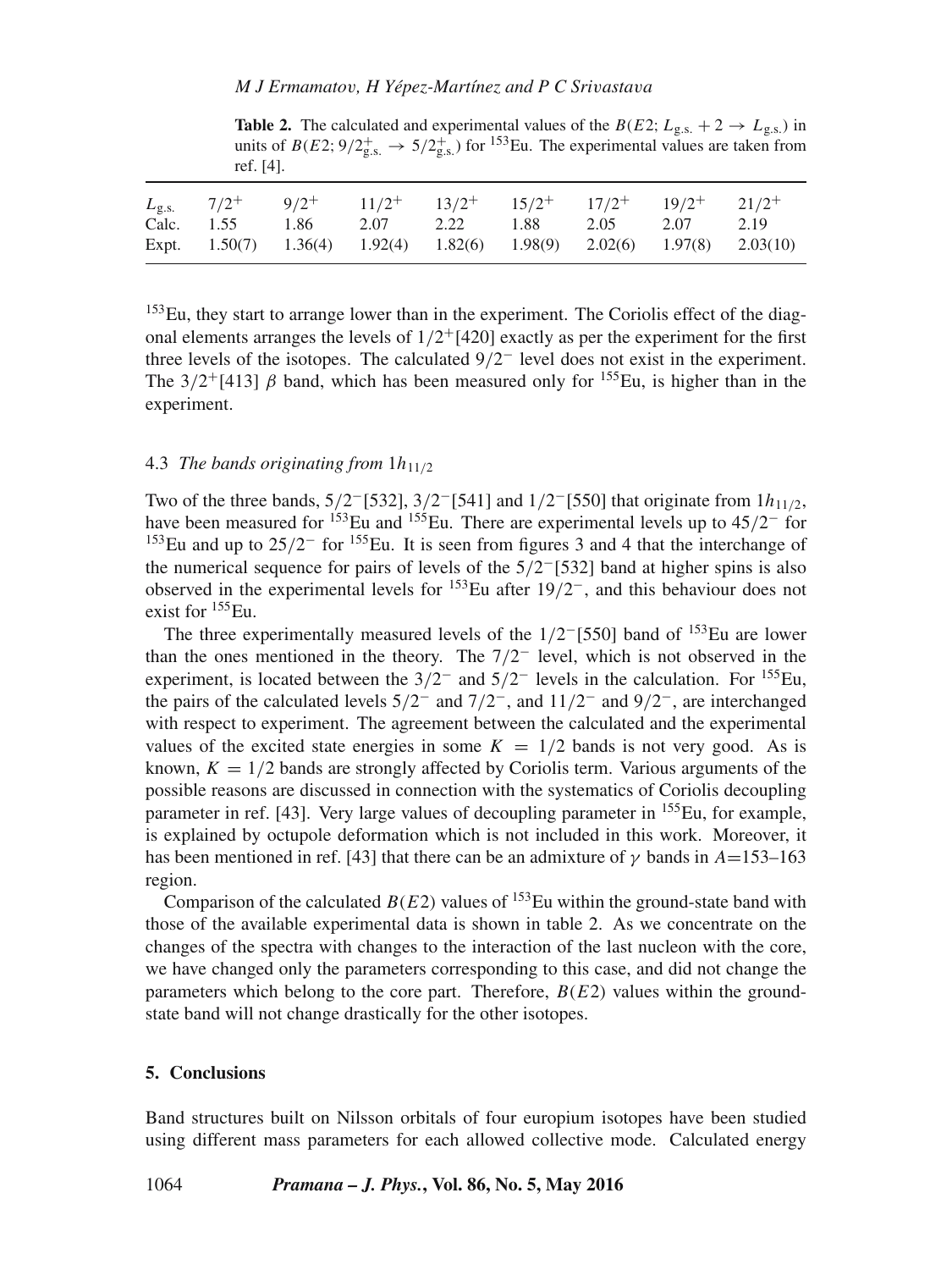levels and reduced  $B(E2)$  transition probabilities are compared with the existing experimental data. It is shown that both deformation of the core and the interaction of the last odd proton with the core have a significant influence on the spectra of these nuclei. Also these results suggest the necessity to complicate the model with the inclusion of triaxiality.

## **Acknowledgements**

The authors are grateful to Dr P R Fraser for fruitful discussions. MJE acknowledges support through grant F2-FA-F177 of Uzbekistan Academy of Sciences.

## **References**

- [1] http://www.nndc.bnl.gov/ensdf
- [2] C J Pearson *et al*, *Phys. Re*v*. C* **49**, R1239 (1994)
- [3] S Basu *et al*, *Phys. Re*v*. C* **56**, 1756 (1997)
- [4] J F Smith *et al*, *Phys. Re*v*. C* **58**, 3171 (1998)
- [5] J F Smith *et al*, *Phys. Re*v*. C* **62**, 034312 (2000)
- [6] D Burke, *Nucl. Phys. A* **747**, 131 (2005)
- [7] A Bohr, *Mat. Fys. Medd. K. Dan. Vidensk. Selsk.* **26**, 1 (1952)
- [8] J M Eisenberg and W Greiner, *Nuclear models: Collecti*v*e and single-particle phenomena* (North Holland, Amsterdam, 1970)
- [9] A S Davydov and A F Filipov, *Nucl. Phys.* **8**, 237 (1958)
- [10] A S Davydov and A A Chaban, *Nucl. Phys.* **20**, 499 (1958)
- [11] A Faessler and W Greiner, *Z. Phys.* **168**, 425 (1962)
- [12] A S Davydov and R A Sardaryan, *Nucl. Phys.* **37**, 106 (1962)
- [13] V V Pashkevich and R A Sardaryan, *Nucl. Phys.* **65**, 401 (1965)
- [14] F Iachello, *Phys. Re*v*. Lett.* **87**, 052502 (2001)
- [15] R F Casten and N V Zamfir, *Phys. Re*v*. Lett.* **87**, 052503 (2001)
- [16] D Bonatsos *et al*, *Phys. Re*v*. C* **69**, 014302 (2004)
- [17] D Bonatsos, P E Georgoudis, D Lenis, N Minkov and C Quesne, *Phys. Re*v*. C* **83**, 044321 (2011)
- [18] I Yigitoglu and D Bonatsos, *Phys. Re*v*. C* **83**, 014303 (2011)
- [19] D Bonatsos, E A McCutchan, N Minkov, R F Casten, P Yotov, D Lenis, D Petrellis and I Yigitoglu, *Phys. Re*v*. C* **76**, 064312 (2007)
- [20] L Fortunato, *Phys. Re*v*. C* **70**, 011302 (2004)
- [21] D J Rowe, *Nucl. Phys. A* **735**, 372 (2004)
- [22] M A Caprio, *Phys. Re*v*. C* **83**, 064309 (2011)
- [23] R V Jolos and P von Brentano, *Phys. Re*v*. C* **74**, 064307 (2006)
- [24] R V Jolos and P von Brentano, *Phys. Re*v*. C* **76**, 024309 (2007)
- [25] R V Jolos and P von Brentano, *Phys. Re*v*. C* **78**, 064309 (2008)
- [26] R V Jolos and P von Brentano, *Phys. Re*v*. C* **79**, 044310 (2009)
- [27] D Bonatsos, P E Georgoudis, N Minkov, D Petrellis and C Quesne, *Phys. Re*v*. C* **88**, 034316 (2013)
- [28] R Jolos, N Shirikova and A Sushkov, *Phys. At. Nucl.* **76**, 557 (2013)
- [29] S Sharipov and M J Ermamatov, *Int. J. Mod. Phys. E* **12**, 41 (2003)
- [30] S Sharipov, M J Ermamatov and J K Bayimbetova, *Int. J. Mod. Phys. E* **15**, 951 (2006)
- [31] S Sharipov, M J Ermamatov and J K Bayimbetova, *Phys. At. Nucl.* **71**, 215 (2008)
- [32] M J Ermamatov and P R Fraser, *Phys. Re*v*. C* **84**, 044321 (2011)
- [33] M J Ermamatov, P C Srivastava, P R Fraser and P Stránský, *Euro. Phys. J. A* **48**, 1 (2012)